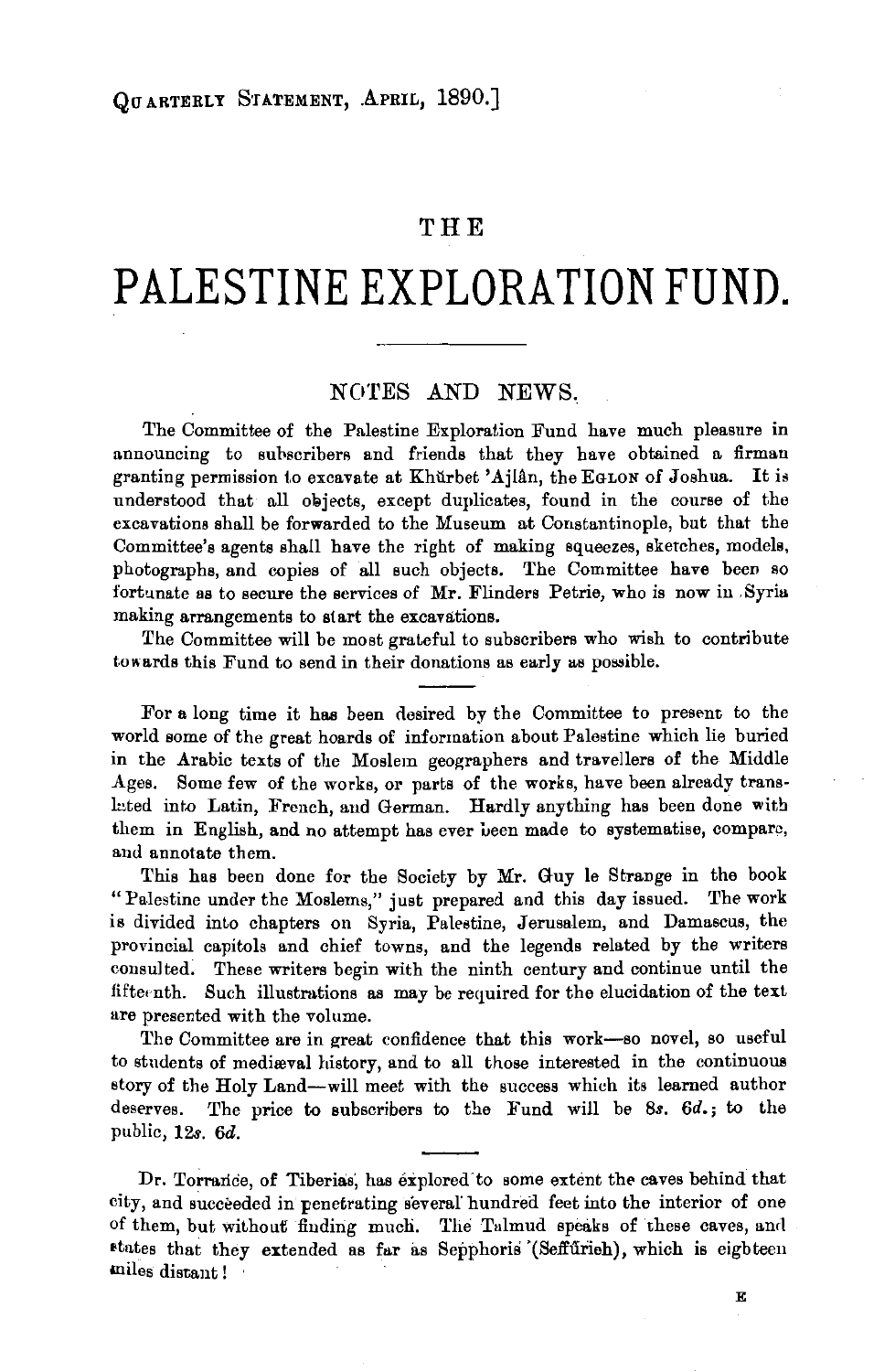#### 60 NOTES AND NEWS.

## BALANCE SHEET FOR THE YEAR ENDING 31sT DECEMBER, 1889.

| Receipts.                                             | Expenditure.                                 |  |  |  |
|-------------------------------------------------------|----------------------------------------------|--|--|--|
| January 1, 1889-<br>£<br>s. d.                        | £<br>s. d.                                   |  |  |  |
| To Balance<br>402<br>9<br>0<br>$\ddot{\phantom{a}}$   | 920 18 3<br>By Printing and Binding          |  |  |  |
| December 31, 1889-                                    | Maps, Illustrations,                         |  |  |  |
| Donations, Subscriptions,                             | 462 12 11<br>and Photographs                 |  |  |  |
| and Lectures<br>$\ldots 1,521$<br>9<br>$\bf{0}$       | 163 3<br>Exploration<br>$\bf{0}$             |  |  |  |
| Maps, Memoirs, and                                    | Stationery, Advertis-                        |  |  |  |
| $\bf{2}$<br>988<br>Books<br>3<br>$\ddot{\phantom{0}}$ | ing, and Sundries<br>112 17 10               |  |  |  |
| 37 16 11<br>Photographs                               | Postage, Parcels, in-                        |  |  |  |
|                                                       | cluding the Quar-                            |  |  |  |
|                                                       | terly Statement<br>113<br>- 7<br>$4^{\circ}$ |  |  |  |
|                                                       | Salaries and Wages<br>4<br>280 12            |  |  |  |
|                                                       | $\bf{0}$<br>121<br>Rent<br>0<br>$\sim$       |  |  |  |
|                                                       | Loan paid off<br>$\Omega$<br>400<br>0        |  |  |  |
|                                                       | Balance in Bank, 31st                        |  |  |  |
|                                                       | December, 1889<br>375<br>6<br>- 5            |  |  |  |
|                                                       |                                              |  |  |  |
| £2,949 18                                             | £2,949 18<br>- 1                             |  |  |  |
|                                                       | W. MORRISON,                                 |  |  |  |
|                                                       | Treasurer.                                   |  |  |  |

#### TREASURER'S STATEMENT.

THIS year, like the last, has been one mainly of printing and of publishing results. Thus the expenses of publishing amount to £1,383 11s. 2d., against which must be set  $\pounds1,026$  Os. 1d. produced by sales. Considering that the *Quarterly Statement,* which costs about £500, is given away to subscribers to the Fund, and that great liberality is observed in the allowance to subscribers on the books, these figures show very good results. The amount set down as received, it must be observed, does not include advertising the books or the publisher's commission, but shows the net results.

Management shows a pretty constant expenditure of £627. New exploration only required £163 last year. As the Committee are at the present moment organising new work, it will be very much heavier next year. The debt of £450, which appeared in my last Statement *(Quarterly Statement,* April, 1889) is now paid off, leaving only a small sum due for interest. The only liabilities of the Society are certain current printers' and engravers' accounts.

The position of the Society, if we enumerate its books, with copyrights and stock of books, its collections, and its maps, is perfectly sound and solvent.

In other words, out of a total expenditure of £2,175 the proportion is as follows  $\overline{\phantom{a}}$ 

|             |                      |               |                      |                      |                   | WALTER MORRISON, Treasurer. |                      |                   |  |
|-------------|----------------------|---------------|----------------------|----------------------|-------------------|-----------------------------|----------------------|-------------------|--|
| Management  | $\ddotsc$            | $\cdot \cdot$ | $\ddot{\phantom{0}}$ | $\ddot{\phantom{0}}$ | $\cdot \cdot$     | $\bullet$                   | $\ddot{\phantom{a}}$ | $-24.$            |  |
| Postage     |                      | $\cdot \cdot$ |                      | $\cdots$             |                   | $\ddotsc$                   |                      | $\cdot \cdot 05.$ |  |
| Excavations | $\cdot$ .            | $\ddotsc$     |                      | $\cdots$ $\cdots$    | $\cdot$ .         | $\cdot \cdot$               | $\ddots$             | $0.07$ .          |  |
| Publishing  | $\ddot{\phantom{0}}$ | $\cdot \cdot$ | $\cdot$ .            |                      | $\cdots$ $\cdots$ | $\cdots$                    | $\ddotsc$            | .64.              |  |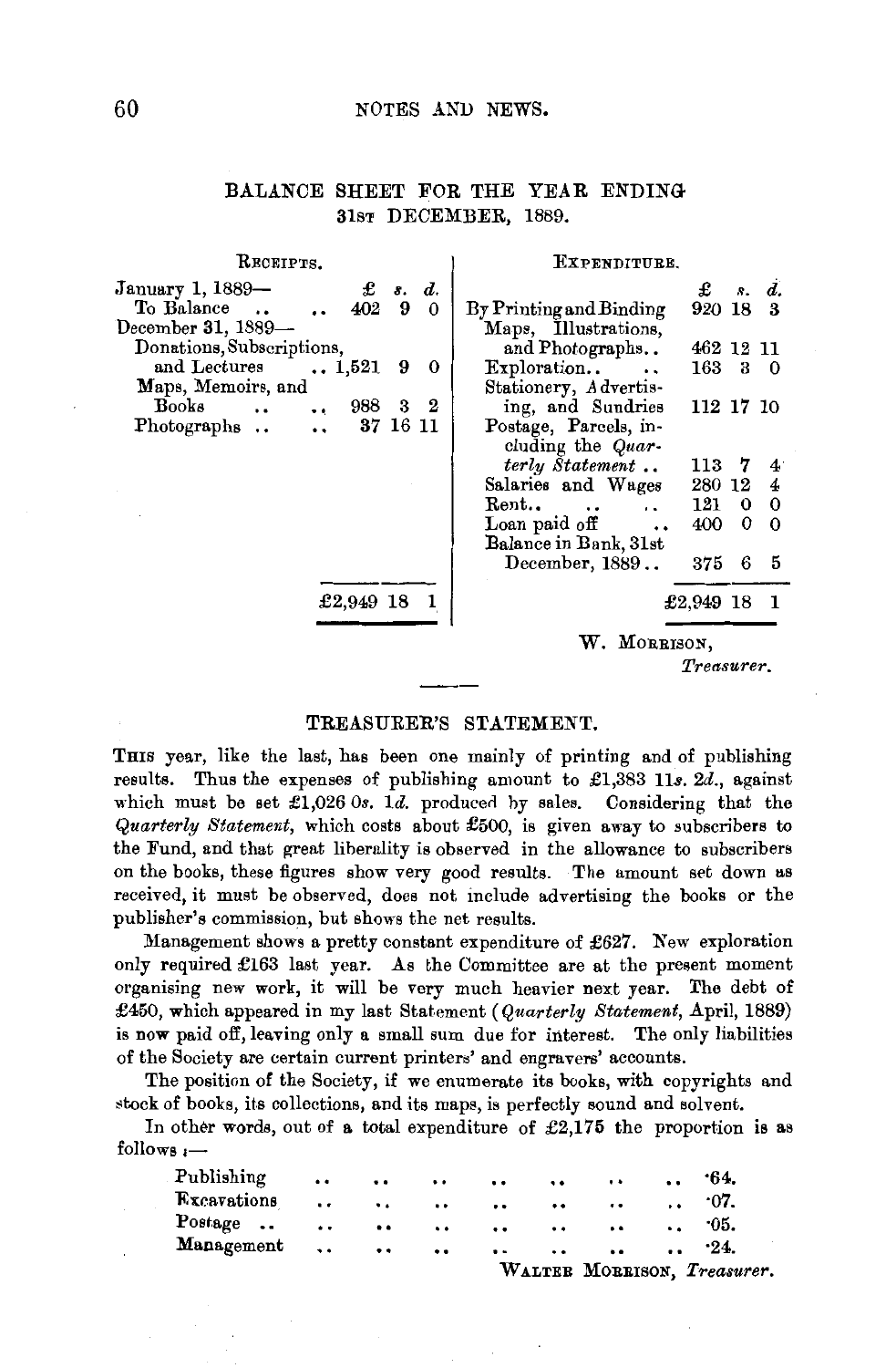A Society of German Roman Catholics has purchased property at Khan Minyeh, and is erecting buildings there.

A report from Herr Schick respecting the Greek inscription found north of Damascus Gate, alluded to in the last *Quarterly Statement,* page 3, will be found on page 69, together with (reduced) copy of the inscription itself.

The essay on Ma'lula, by F. J. Bliss, Esq., B.A., of Beyrut, is printed in the current number, and also an important paper by the Rev. G. Post, M.D., on the sects and nationalities of Syria and Palestine.

A letter has been received from the Rev. Gordon C. Grist uf Frome, objecting to the translations given by Major Conder and Professor Sayee of the Greek inscription on page 183 of last year's *Quarterly State·*  ment. The Rev. Mr. Grist thinks the true rendering should be "Christ, remember the slave Susanna," or possibly, "Christ, remember Thy servant **Zanna.''** 

Mr. Henry A. Harper's work, on "The Bible and Modern Discoveries" was published in December. It is an endeavour to present in a simple but vet connected form the Biblical results of twenty-two years' work of the Palestine Exploration Fund. The writer has also availed himself of the discoveries made by the American Expeditions and the Egyptian Exploration Fund, as well as discoveries of interest made by independent travellers. The Bible story, from the call of Abraham to the Captivity, is taken, and details given of the light thrown by modern research on the sacred annals. Eastern customs and modes of thought are explained whenever the writer thought they illustrated the text. To the Clergy and Sunday School Teachers, as well as to all those who love the Bible, the writer hopes this work will prove useful. He is personally acquainted with the land, and nearly all the places spoken of he has visited, and most of them he has moreover sketched or painted. The work is in one large, handsome volume of 600 pages. It is illustrated with many plates, and a map showing the route of the Israelites and the sites of the principal places mentioned in the sacred narratives. Price to the public, 16s.; to subscribers to the Palestine Exploration Fund, 10s. 6d., carriage included.

The work has had a very gratifying reception. The whole of the First and Second Editions are gone, and a Third Revised Edition is now ready It should be noted that the book is admirably adapted for the school or village library.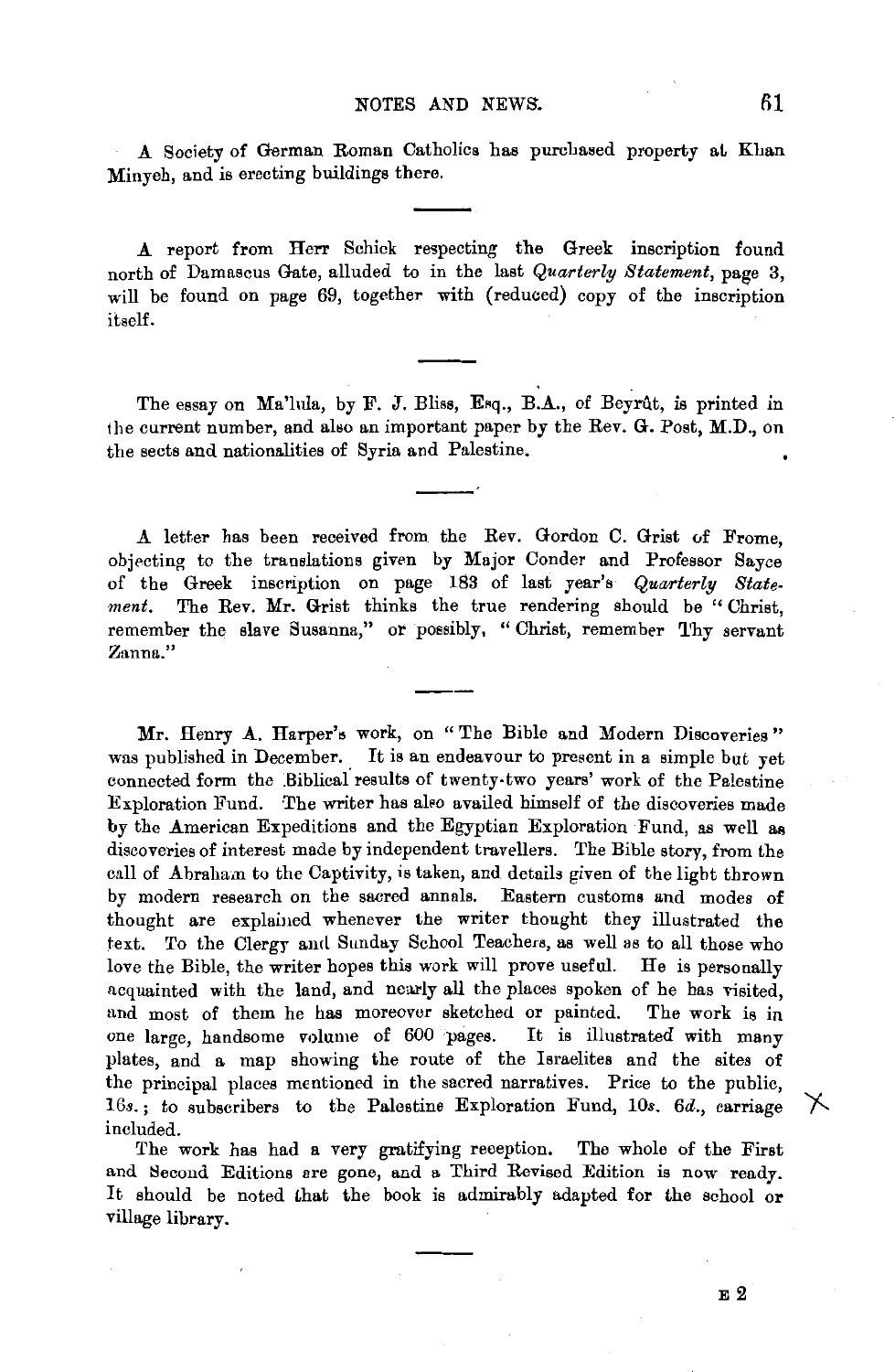The report of Herr Schumacher's Survey of Northern 'Ajlûn is now ready. It contains a map, plans and drawings of the important ruins of Gadam (Umm Keis), Capitolias (Beit Ras), and Arbela (Irbid), none of which had ever before been surveyed, also of the Temple at el-Kabu and numerous tombs, sarcouhagi, inscriptions, dolmens, &c. The price to the public will be  $3s$ .  $6d$ . to subscribers to the Fund, 1s. 6d.

A special case (1s. each.) is being prepared for binding "'Ajlûn," "Abila." and "Pella" in one volume.

The first volume of the " Survey of Eastern Palestine," by Major Conder, has been issued to subscribers. It is accompanied by a map of the portion of country surveyed, special plans, and upwards of 350 drawings of ruins, tombs, dolmens, stone circles, inscriptions, &c. The edition is limited to 500. Tho first 250 subscribers pay seven guineas for the three volumes; subscribers to the " Survey of Western Palestine" are privileged to have the volumes for this sum. The price will be raised, after 250 names are received, to twelve guineas. The Committee *are pledged never to let any copies be subscribed under the sum of seven guineas.* Mr. A. P. Watt, 2. Paternoster Square, is the Sole Agent. The attention of intending subscribers is directed to the announcement on the inside of the cover of this number.

Considerable progress has also been made with the second volume, which consists of M. Lecomte's beautiful drawings, illustrating the Mission of M. Clermont-Ganneau in 1874. The illustrations for the third volume, Mr. Chichester Hart's "Flora and Fauna" of the Wady Arabah, are nearly ready.

The Committee have added to their list of publications the new edition of the" History of Jerusalem," by Walter Besant and E. H. Palmer (Bentley & Son). It can be obtained by subscribers, carriage paid, for 5s. 6d., by application to the Head Office only. The "History of Jerusalem," which was originally published in 1871, and has long been completely out of print, covers a period and is compiled from materials not included in any other work, though some of the contents have been plundered by later works on the same subject. It begins with the siege by Titus and continues to the fourteenth century, including the Early Christian period, the Moslem invasion, the Medieval pilgrims, the Mohammedan pilgrims, the Crusades, the Latin Kingdom, the victorious career of Saladin, the Crusade of Children, and many other little-known episodes in the history of the city and the country.

The books now contained in the Society's publications comprise an amount of information on Palestine, and on the researches conducted in the country, which can be found in no other publications. It must never be forgotten that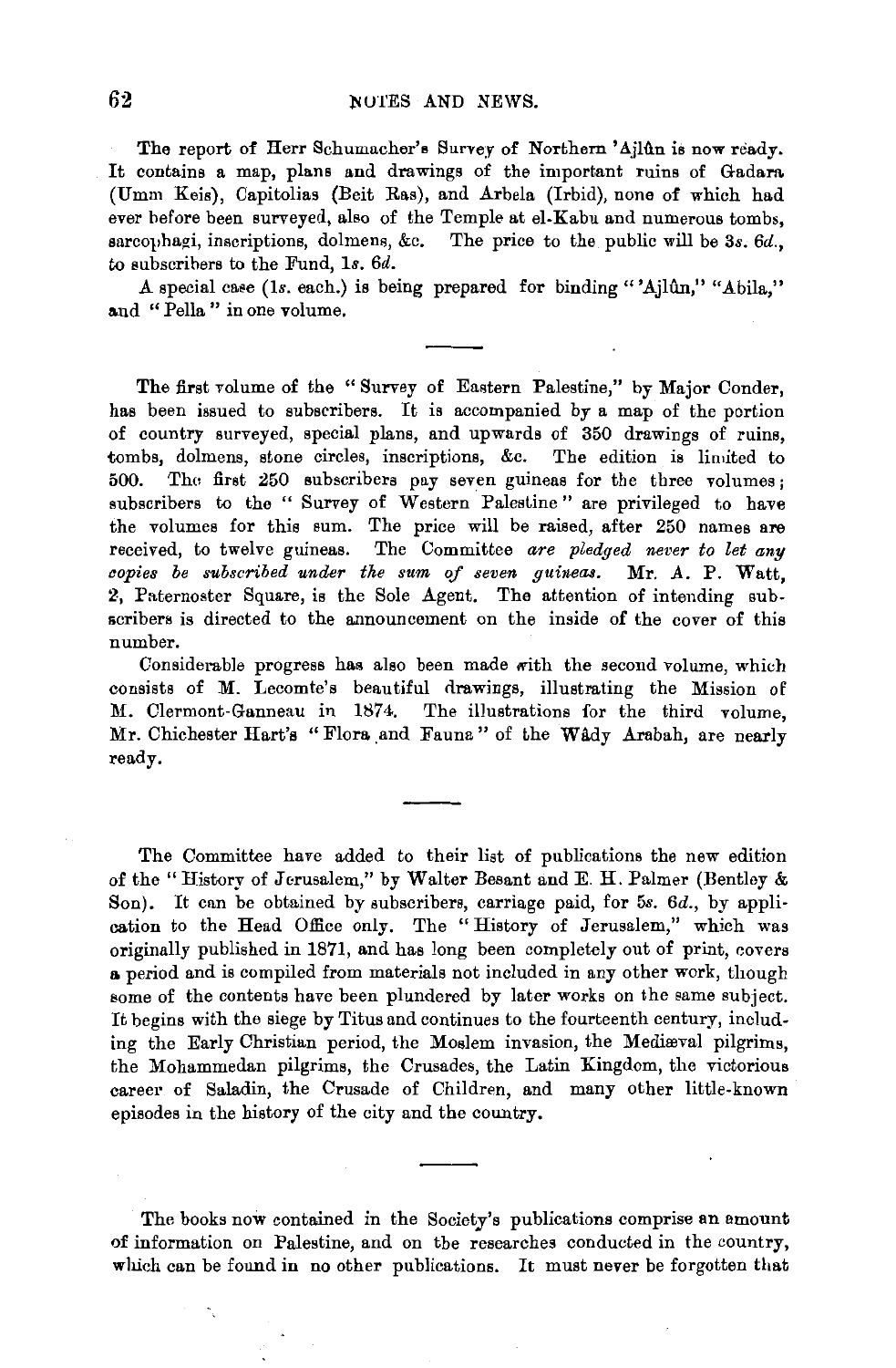no single traveller, however well equipped by previous knowledge, can compete with a scientific body of explorers, instructed in the periods required, and provided with all the instruments necessary for carrying out their work. The books are the following *(tke whole set can be obtained by application to Mr. George Arnstrong, for £2, carriage paid to any part in the United*  $Kindom \text{ } only \text{ } :-$ 

By Major Conder, R.E.-

- (1) "Tent Work in Palestine."--A popular account of the survey of Western Palestine, freely illustrated by drawings made by the author himself. This is not a dry record of the sepulchres, or a descriptive catalogue of ruins, springs, and valleys, but a continuous narrative full of observations upon the manners and customs of the people, the Biblical associations of the sites, the Holy City and its memories, and is based upon a six years' experience in the country itself. No other modern traveller has enjoyed the same advantages as Major Conder, or has used his opportunities to better purpose.
- (2} "Heth and Moab."-Under this title Major Conder provides a narrative, as bright and as full of interest as " Tent Work," of the expedition for the *Survey of Eastern Palestine*. How the party began by a flying visit to North Syria, in order to discover the Holy City-Kadesh-of the children of Heth; how they fared across the Jordan, and what discoveries they made there, will be found in this volume.
- (3) Major Conder's "Syrian Stone Lore."-This volume, the least known of Major Conder's works, is, perhaps, the most valuable. It attempts a task never before approached-the reconstruction of Palestine from its monuments. It shows what we should know of Syria if there were no Bible, and it illustrates the Bible from the monuments.
- (4) Major Conder's" Altaic Inscriptions."-Tbis book is an attempt to read the Hittite Inscriptions. The author has seen no reason to change his views since the publication of the work.
- (5) Professor Hull's" Mount Seir."-This is a popular account of the Geological Expedition conducted by Professor Hull for the Committee of the Palestine Fund. The part which deals with the Valley of Arabah will be found entirely new and interesting.
- (6) Herr Schumacher's "Across the Jordan."
- (7) Herr Schumacher's "Jaulân."-These two books must be taken in continuation of Major Conder's works issued as instalments of the unpublished " Survey of Eastern Palestine." They are full of drawings, sketches, and plans, and contain many valuable remarks upon manners and customs.
- (8) "The Memoirs of Twenty-one Years' Work."-This work is a popular account of the researches conducted by the Society during the past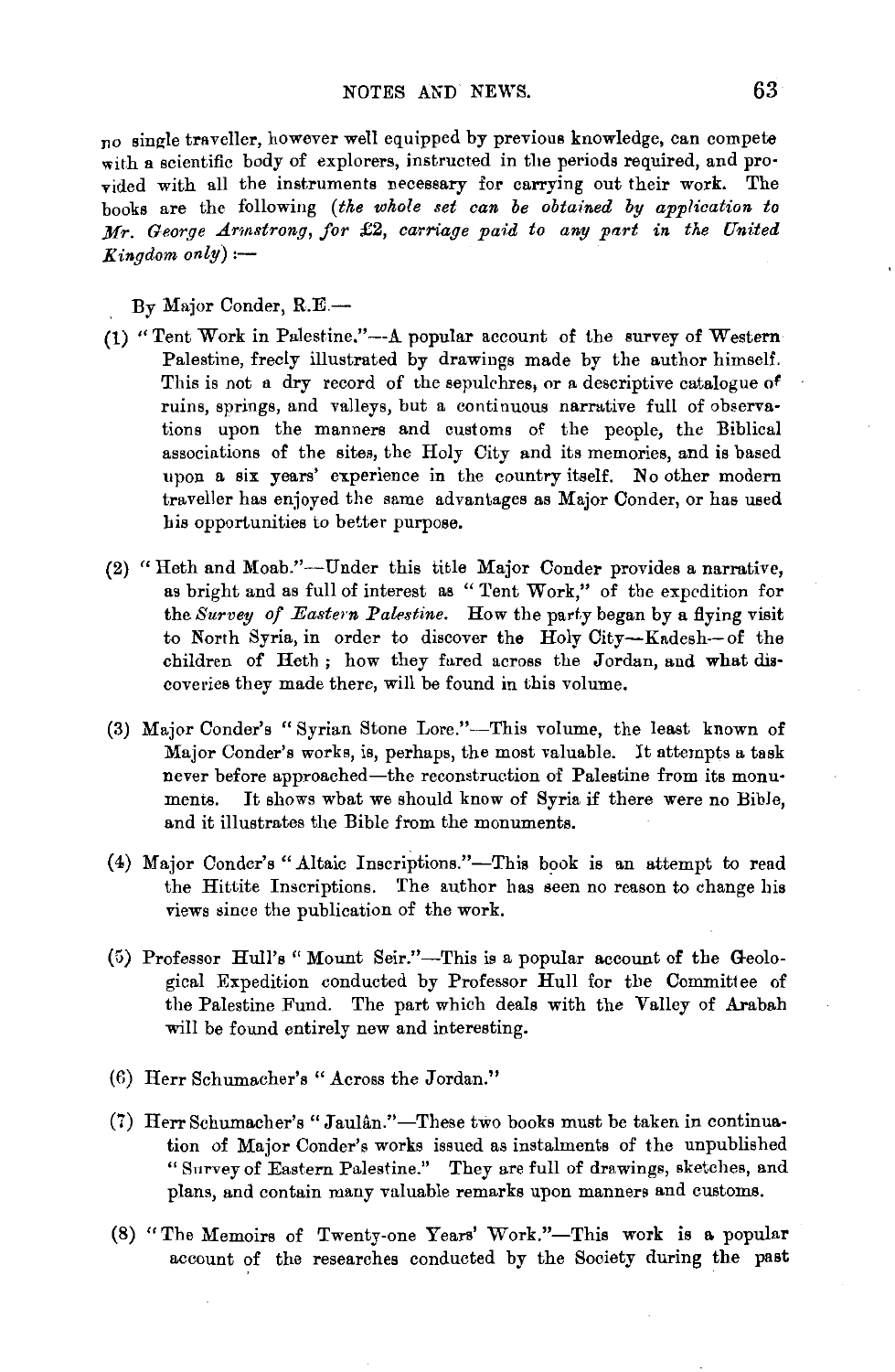twenty-one years of its existence. It will be found not only valuable in itself as an interesting work, but also as a book of reference, and especially useful in order to show what has been doing, and is still doing, by this Society.

- (9) Herr Schmnacher's " Kh. Fahil." The ancient Pella, the first ret-reat of the Christians; with map and illustrations.
- (10) Names and Places in the Old and New Testament and Apocrypha, with their modern identifications, with reference to Josephus, the Memoirs, and *Quarterly Statements.*
- **(11)** Besant and Palmer's "History of Jerusalem," already described.

(12) Northern 'Ajlûn "Within the Decapolis," by Herr Schumacher.

Branch Associations of the Bible Society, all Sunday School unions within the Sunday School Institute, the Sunday School Union, and the Wesleyan Sunday School Institute, will please observe that by a special Resolution of the Committee they will henceforth be treated as subscribers and be allowed to purchase the books and maps (by application only to the Secretary) at reduced price.

The income of the Society, from December 19th to March 19th inclusive, was-from annual subscriptions and donations,  $\pounds 755$  3s. 8d. ; from donations for excavations, £932 *8s. 6d.;* from all sources, £1,983 17s. *2d.* The expenditure during the same period was £1,132 19s. 8d. On March 20th, the balance in the Bank was £1,195 *7s. 7d.* 

Subscribers are begged to note that the following can be had by application to the office, at  $1s$ . each :-

- **1.** Index to the *Quarterly Statement,* 1869-1880 ;
- 2. Cases for Herr Schumacher's "Jaulân;"
- 3. Cases for the *Quarterly Statement,* in green or chocolate.
- 4. Cases for "Abila," "Pella," and "'Ajlun" in one volume.

Early numbers of the *Quarterly Statement* are very rare. In order to make up complete sets, the Committee will be very glad to receive any of the  $following numbers : -$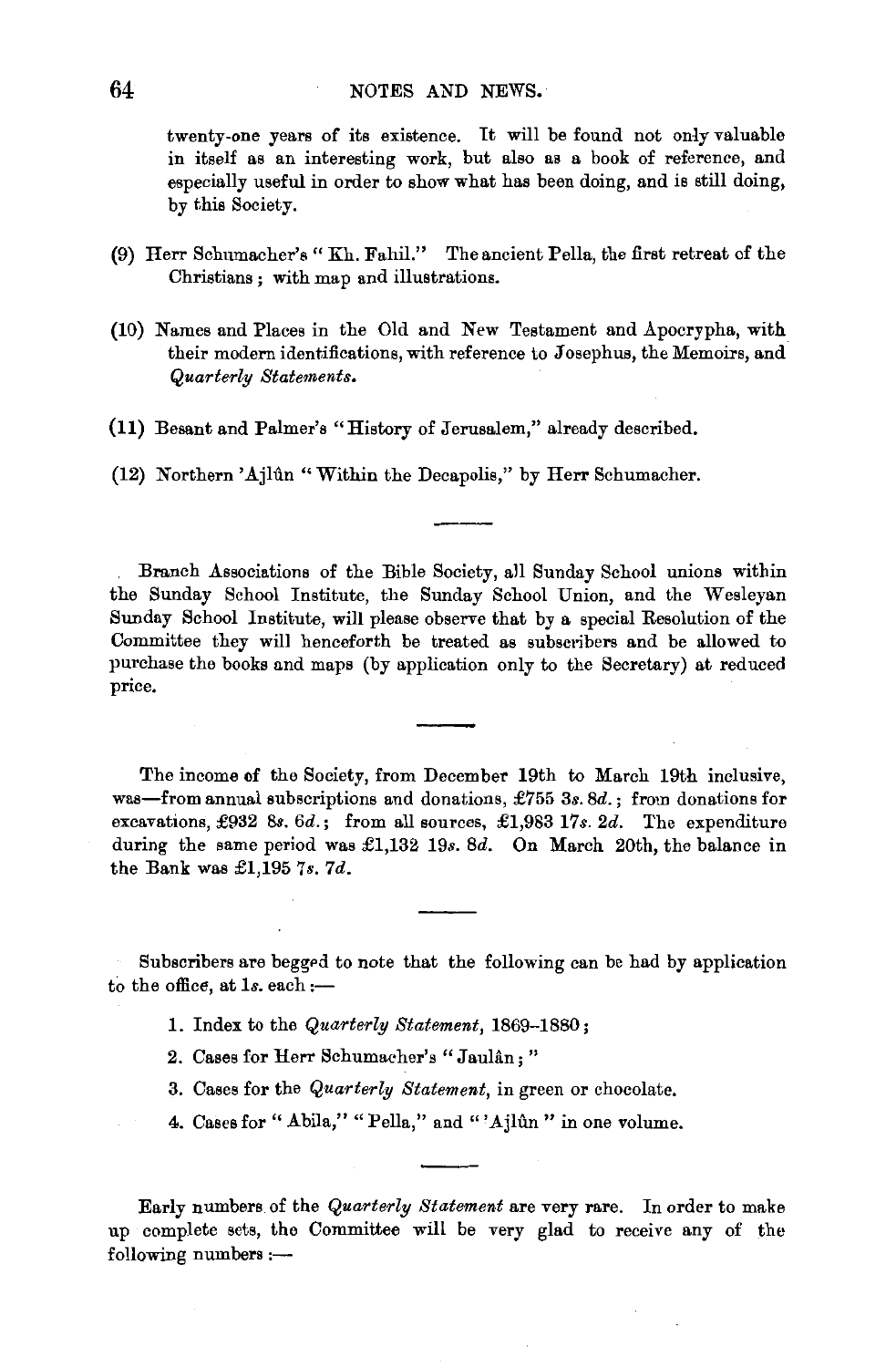No. II, 1869; No. VII, 1870; No. III (July) 1871; January and .April, 1872; January, 1883, and January, 1886.

It having again been reported to the Committee that certain book hawkers are representing themselves as agents of the Society, the Committee have to 'caution subscribers sud the public that they have no book hawkers in their employ, and that none of their works are sold by itinerant agents.

While desiring to give every publicity to proposed identifications and other theories advanced by officers of the Fund and contributors to the pages of the *Quarterly Statement,* the Committee wish it to be distinctly understood that by publishing them in the *Quarterly Statement* they neither sanction nor adort them.

Subscribers who do not receive the *Quarterly Statement* regularly are asked to send a note to the Secretary. Great care is taken to forward each number to all who are entitled to receive it, but changes of address and other causes give rise occasionally to omissions.

The only authorised lecturers for the Society are-

(1) Mr. George St. Clair, F.G.S., Member of the Anthropological Institute and of the Society of Biblical Archaeology.

His subjects are  $:$ --

- (1) *Tke Buried City of Jerusalem, and General Exploration of Palestine.*
- (2) *Discoveries in Assyria, Chaldea, and Palestine.*
- (3) The Moabite Stone and the Pedigree of the English Alphabet.
- (4) *Jerusalem of David, Nehemiah, and Christ.*
- (5) Sight-seeing in Palestine: a Narrative of Personal Expe *riences.*
- (fl) *Israel's Wars and Worship, illustrated by the new Survey.*
- (7) *The Gospel History in the light of Palestine Exploration.*

Address : Geo. St. Clair, Bristol Road, Birmingham, or at the Office of the Fund.